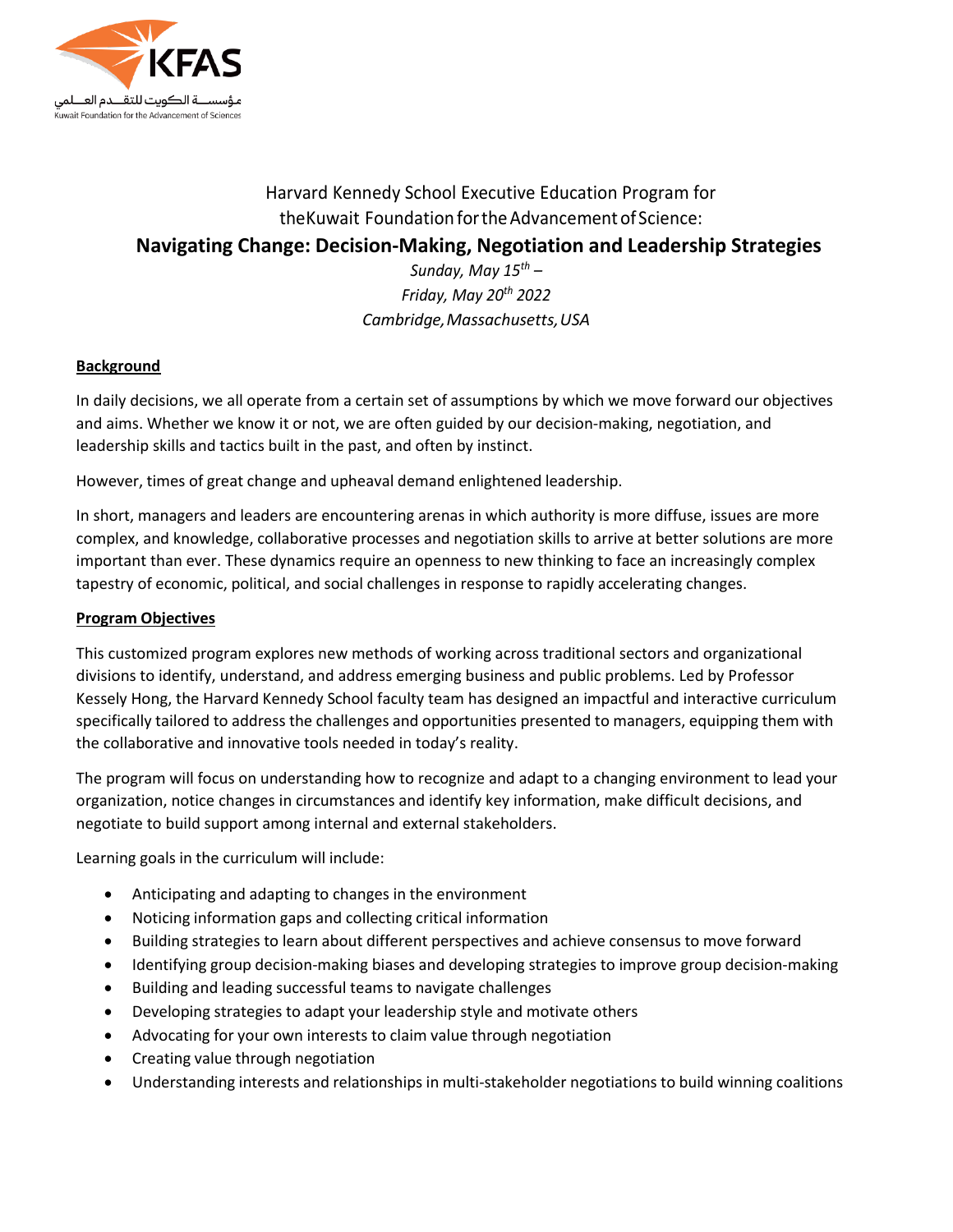

- Designing processes to gain buy‐in and manage complex information
- Evaluating sources of power in negotiation
- Using feedback to improve leadership and negotiation

#### **Program Format**

This intensive program features interactive lectures, exercises, simulations and films. By taking part in exercises and simulations, participants receive valuable feedback on their assumptions, strategies and techniques from fellow participants and program faculty. In particular, by comparing different outcomes achieved by other groups to their own, participants can expand their concept of what is possible, learn new methods, and modify their skills for better results.

#### **Program Faculty**

The program will be chaired and led by Harvard Kennedy School Faculty Kessely Hong. Additional Harvard faculty members will be confirmed based on their expertise and availability as well as interest from KFAS. Tentative Faculty are listed below, however, please note that the final Faculty team will be confirmed two months before the program start date.

**Kessely Hong** is a Lecturer in Public Policy and the Faculty Chair of the MPA Programs and the Mid‐ Career MPA Summer Program at the Harvard Kennedy School. She teaches both Degree Program as well as Executive Education students in the areas of negotiation and decision-making. Kessely was presented with the Manuel C. Carballo Award for Excellence in Teaching by the graduating class of 2015. She was awarded the 2018 Holly Taylor Sargent Prize by the Women and Public Policy Program, for her work to advance the opportunities, situation and status of women within the HKS community. Kessely is interested in exploring strategies low‐power or low‐status parties can use to influence others through negotiation. She collaborated with a team of colleagues funded by the Hewlett Foundation Madison Initiative to develop teaching materials that demonstrate tools to make progress in partisan legislative negotiations. Before coming to the Kennedy School, Kessely worked for the management consulting firm McKinsey and Company and taught English in Ecuador. She earned her PhD in Public Policy and MPA from the Harvard Kennedy School, where she won the Dean's Award for Excellence in Student Teaching; her BA is from Harvard College.

**Matt Andrews** is Senior Lecturer in Public Policy at the Harvard Kennedy School. His research focuses on public sector reform, particularly budgeting and financial management reform, and participatory governance in developing and transitional governments. Recent articles focus on forging a theoretical understanding of the nontechnical factors influencing success in reform processes. Specific emphasis lies on the informal institutional context of reform, as well as leadership structures within government‐wide networks. This research developed out of his work in the provincial government of Kwa‐Zulu Natal in South Africa and more recently from his tenure as a Public Sector Specialist working in the Europe and Central Asia Region of the World Bank. He brings this experience to courses on public management and development. He holds a BCom (Hons) degree from the University of Natal, Durban (South Africa), an MSc from the University of London, and a PhD in Public Administration from the Maxwell School, Syracuse University.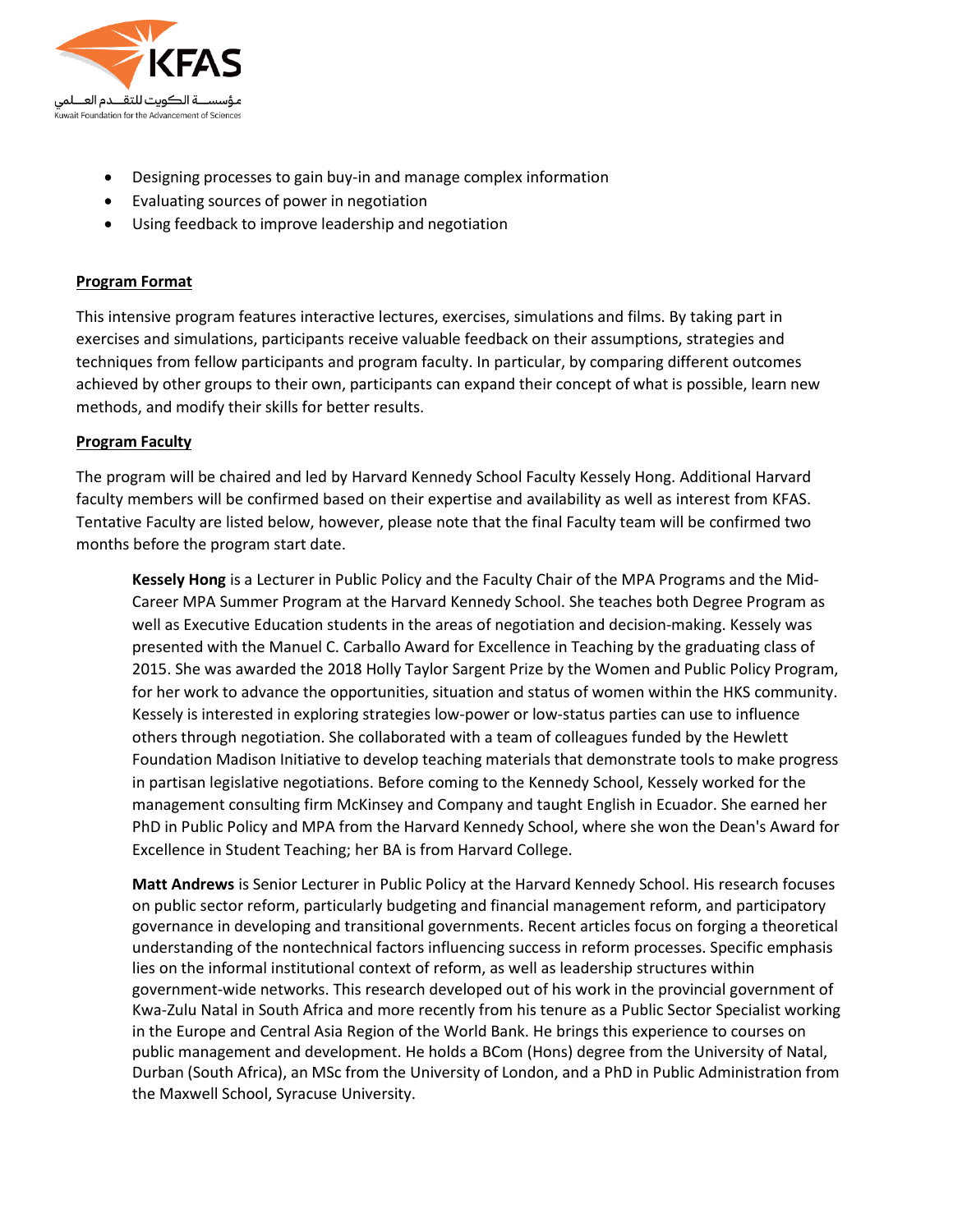

**Francesca Gino** is the Tandon Family Professor of Business Administration in the Negotiation, Organizations & Markets Unit at Harvard Business School. She is also formally affiliated with the Program on Negotiation at Harvard Law School, with the Mind, Brain, Behavior Initiative at Harvard, and with the Behavioral Insight Group at Harvard Kennedy School. Professor Gino has won numerous awards for her teaching, including the *HBS Faculty Award* by Harvard Business School's MBA Class of 2015, and for her research, including the 2013 Cummings Scholarly Achievement Award, from the Academy of Management Organizational Behavior Division. In 2015, Francesca was chosen by *Poets & Quants* to be among their "40 under 40", a listing of the world's best business school professors under the age of 40. In 2017, she was chosen by Thinkers50 as one of the top most influential management thinkers in the world. Professor Gino's research focuses on why people make the decisions they do at work, and how leaders and employees have more productive, creative and fulfilling lives. Her work has been published academic journals in both psychology and management, as well as in numerous book chapters and practitioner outlets. Her studies have also been featured in *The Economist*, *The New York Times*, *Newsweek*, *Scientific American*, *Psychology Today*, and *The Wall Street Journal*, and her work has been discussed on National Public Radio and CBS Radio. In addition to teaching, Professor Gino advises firms and not-for-profit organizations in the areas of negotiation, decision‐making, and organizational behavior. Professor Gino is the author of *Sidetracked: Why Our Decisions Get Derailed and How We Can Stick to the Plan* (HBR Press, 2013) and *Rebel Talent: Why It Pays To Break The Rules At Work And In Life* (DeyStreet, 2018).

**TENTATIVE ‐ Max H. Bazerman** is Jesse Isidor Straus Professor of Business Administration at the Harvard Business School and the Co‐Chair of the Behavioral Inisghts Group at the Harvard Kennedy School. Max's research focuses on decision making, negotiation, and ethics. He is the author, co‐ author, or co-editor of twenty books (including The Power of Noticing, Simon and Schuster, 2014; and Blind Spots [with Ann Tenbrunsel], Princeton University Press, 2011) and over 200 research articles and chapters. He is a member of the editorial boards of the American Behavioral Scientist, Journal of Management and Governance, Mind and Society, Negotiations and Conflict Management Research, Psychological and Personality Science, and The Journal of Behavioral Finance. Also, he is a member of the international advisory board of the Negotiation Journal. Max was named the Harvard Kennedy School's Advisory of the Year in 2014. In 2009, Max won both the Wyss Award for doctoral student mentoring and the Williams Award for teaching excellence at the Harvard Business School. His former doctoral students have accepted positions at leading business schools throughout the United States, including the Kellogg School at Northwestern, the Wharton School at the University of Pennsylvania, the Fuqua School at Duke, the Johnson School at Cornell, Carnegie‐Mellon University, Stanford University, the University of Chicago, Notre Dame, Columbia, and the Harvard Business School.

#### *Additional faculty to be announced*

#### **Who Should Attend?**

This program is designed to serve Kuwaiti mid‐level professionals from across all sectors. All participants should be prepared to dedicate themselves fully to their studies during the program, and will be